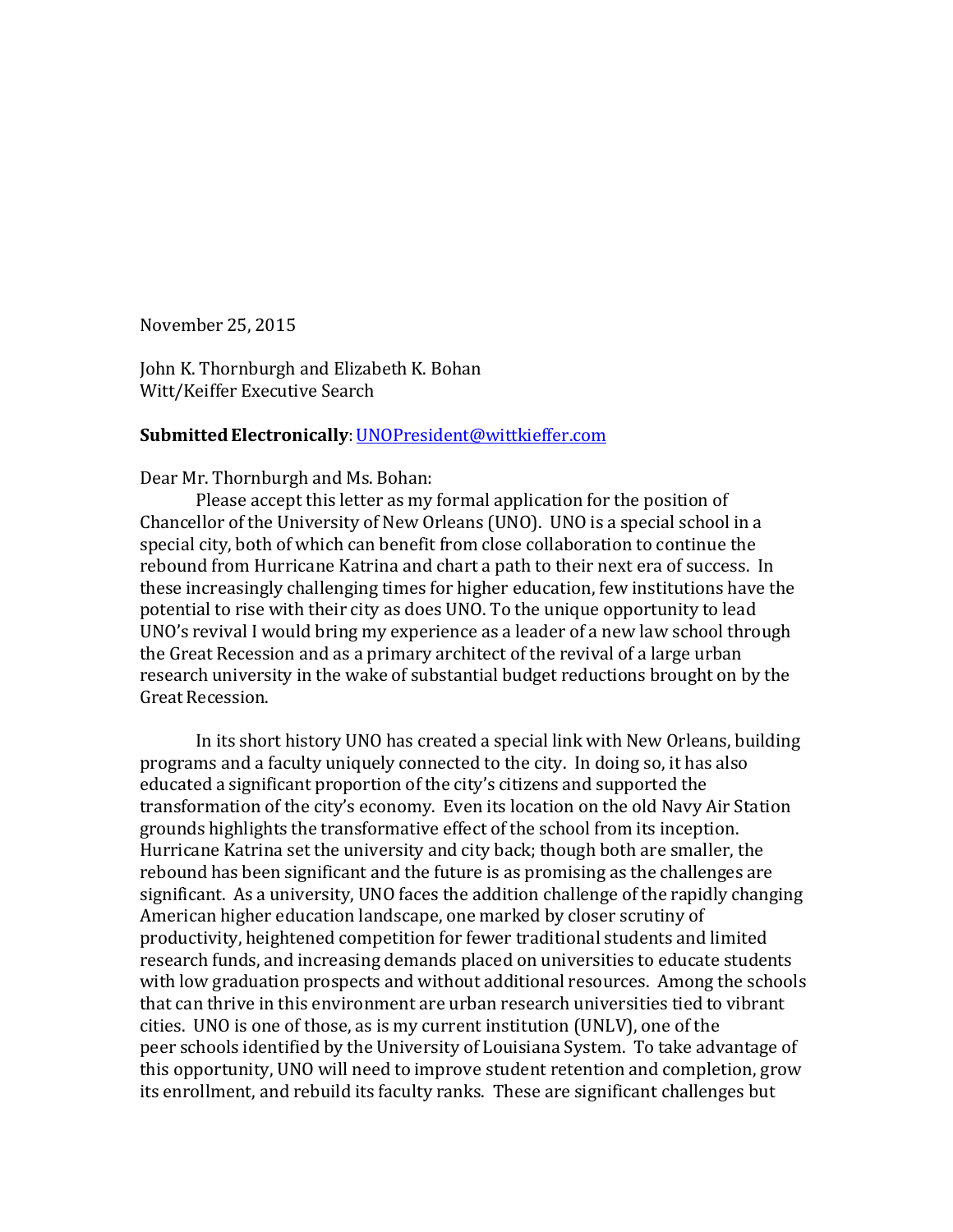UNO has the prospect of meeting them because of its location and community connections. UNO's success turns on making itself into the university of greater New Orleans, supporting and being supported by the efforts to remake the city for the twenty---first century.

Urban research universities fulfill many competing missions – student access and success, research, community and economic development. Their rasion d'etre is analogous to the role played by land grant universities in the age of small agriculture. To take advantage of the opportunities created by these more difficult times, each urban research universities must become their city's university, placing themselves at the center of their city's evolution even as they shed the negative connotations of the commuter campuses many have been and cultivate the research and professional programs the city's citizens require. As the universities of their cities, urban research universities educate a high percentage of the students in the city while taking advantage of their location to develop collaborative relationships with prospective employers and aid in the social infrastructure and economic development of their communities.

In a city remaking itself like New Orleans, the opportunities are great, notwithstanding the multiple institutions in the city with which UNO must collaborate. With a clear mission linked to the needs of the New Orleans, UNO can build excellence and confidently partner with the many other institutions in the region to elevate New Orleans and its residents. The opportunities are seemingly endless; whether it is supporting the transformation of secondary education in New Orleans, partnering to develop the crucial tourist and petrochemical industries, addressing the epidemic of violence in parts of the city, tackling the urban planning dilemmas highlighted by Katrina, or identifying the kind of economic diversification that can mitigate the long---term inequality in New Orleans and the state. UNO can and should lead in these areas, utilizing these projects to build excellence that would directly benefit its students.

What is essential for the urban research university is that its value to its community be immediately apparent. In these newly competitive times, all universities seek a better, more meaningful connection with their hometowns. Consequently, urban research universities must make clear their identity and build excellence around it. For UNO this means ensuring engagement with multiple municipalities and communities. If successful, UNO can leverage the needs of those communities to build upon its own strengths and to launch new research, performance, and community engagement efforts.

Most urban research universities have traditionally been commuter schools with relatively low student retention and graduation rates. To take advantage of the opportunities available to them, urban research universities must counter this legacy, even as they remain accessible to students with substantial life demands competing with their education. They must create a campus culture that emphasizes student progression and completion and has at its root the liberal arts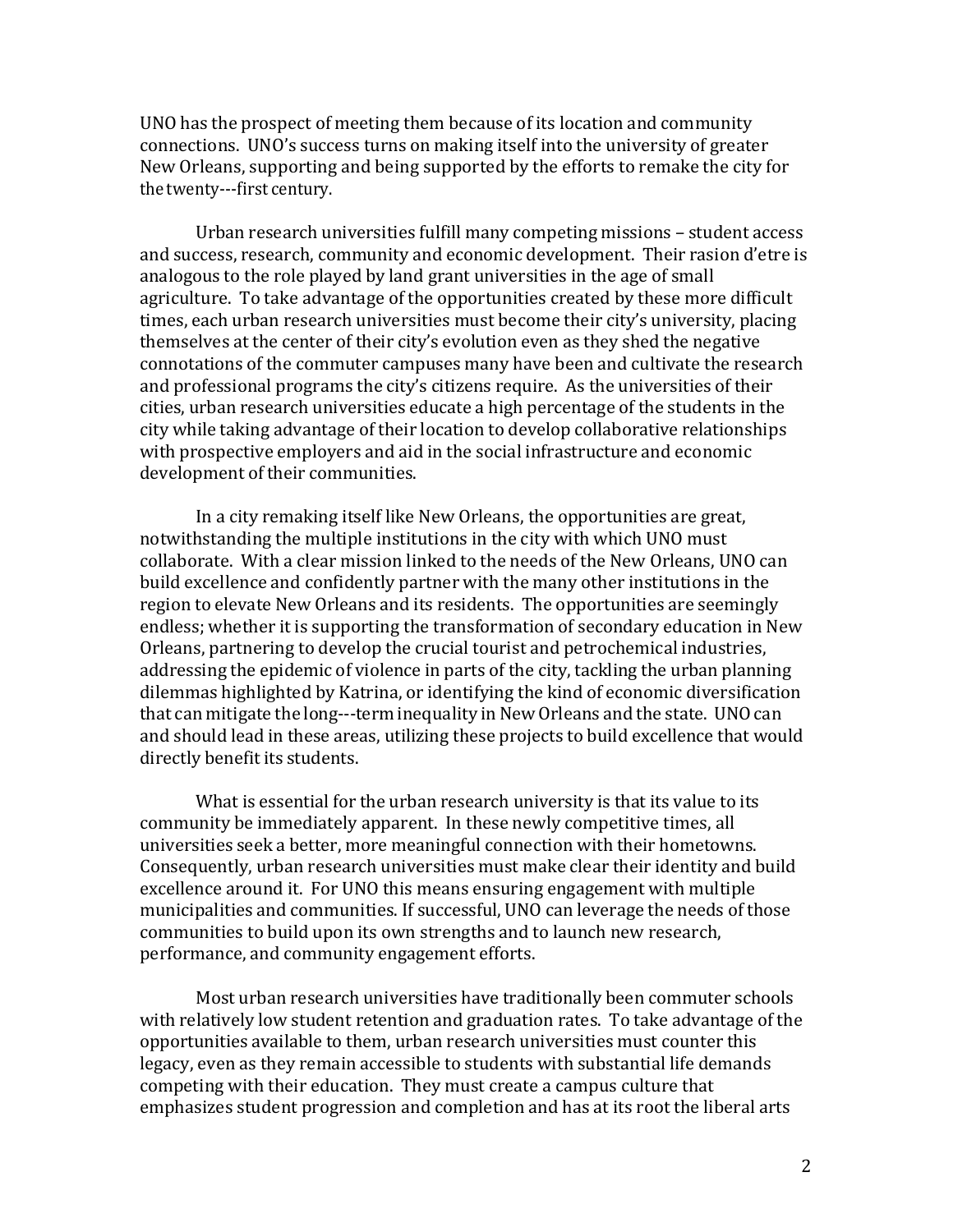ideal that stresses the joy of discovery and personal transformation. The campus experience must be accentuated even as non---campus learning opportunities are created (whether branch campuses, e---learning, or collaborative enrollment with sister schools). Taking these steps will be all the more challenging for UNO, given the Katrina---related effects on Gentilly and other nearby neighborhoods but the Lakefront campus is a wonderful asset to build upon, provided enrollment can rebound.

For urban research universities their research capacity is crucial to taking advantage of their opportunities in the new higher education landscape. The research capacity not only creates the conditions for improved teaching it permits the school to offer graduate and professional programs of the highest quality in aid of the city's development.

Becoming the city's university requires a number of difficult steps. Among those is the needed to rebuild enrollment. This slow process demands careful focus on what UNO has to offer and on building a culture of completion at the campus. Properly done UNO can become, like New Orleans, a destination for students looking to participate in an urban revival. And residents of New Orleans can enjoy an affordable, first class education without leaving home. Though this is a difficult task, I believe I am well suited to lead it.

My background and experience as the second Dean of UNLV's Boyd School of Law and then Executive Vice President and Provost have involved me in planning just the kinds of activities need to drive success at UNO. I became dean of the William S. Boyd School of Law at UNLV when the school was just ten years old. Despite its youth, the school was quite successful building excellent programs and attracting strong students with the support of a city that was enjoying a booming economy and that was proud of its law school's achievements. Naturally, I sought to continue that success but in less than a year the law school's accomplishments were threatened by the start of the Great Recession, which devastated the Las Vegas economy and undercut the funding of higher education in the state. I preserved the law school's achievements by being true to the values underlying its success and which I shared.

The Boyd School of Law was built on the premise that scholarly excellence is the driver of institutional excellence. Simultaneously, excellence in teaching and a commitment to skills training and professionalism are hallmarks of the school – commitments that we never regarded as inconsistent with our scholarly focus. Finally, the Boyd School of Law is a school dedicated to community engagement as both a crucial part of professional education and an important means of bringing value to the community that supports the school. By emphasizing these values and testing institutional decisions against them the Boyd School of Law thrived during the recession, improving faculty productivity, increasing student quality indicators, raising bar passage results, and expanding financial and community support for our programs. Our values ensured excellence at the law school (and led to improved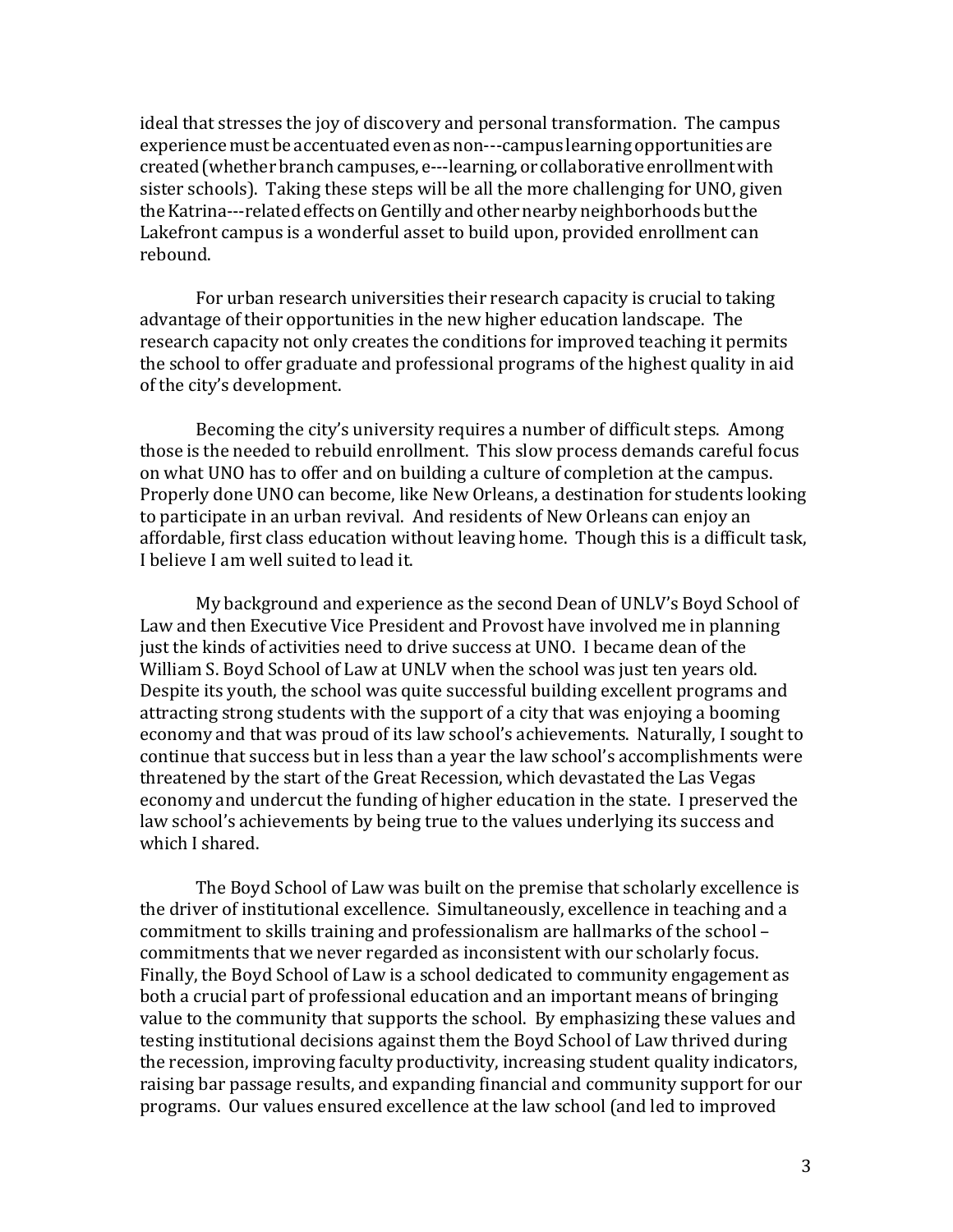rankings and recognition). As the Great Recession gave way to the enrollment crisis for law schools, our fidelity to those values buffered the impact of dropping enrollments and preserved faculty unity

On becoming Executive Vice President and Provostin 2012, Ilead a post recession revival at UNLV, hiring 8 deans (of 14 colleges and schools), working to improve faculty morale and recommitting the university to diversity, even as I worked to rebuild and to improve the operations of a provost's office that had been reduced to just two faculty---administrators by recession---based cuts. With a newly invigorated office I refocused the campus on student success, conducting a strategic planning process to develop a student retention, progression and completion plan.

More significantly, I worked to bring the law school's commitment to excellence and community engagement to efforts to restart the university's progress in the wake of the Great Recession. UNLV had grown rapidly (as had Las Vegas) in the decade before the Great Recession, doubling enrollment, becoming a research university with Carnegie's High designation, and launching many new degree programs. The recession magnified the underlying tension between the university's student access, research productivity, and community engagement missions even as it sapped the school of resources to fulfill those missions. Deep budget cuts had meant the elimination of some programs while others were left understaffed. In the intervening years, the Las Vegas business community had come to recognize that it needed an effective research university and one capable of supporting degree attainment of the city's many first generation and minority college students.

The president and I realized that the university needed a revival that would promote research, scholarly, and performance productivity as well as student success. The campus also needed to develop leadership at all levels of the faculty and administration, and needed to address staffing gaps, particularly in the faculty ranks – all while addressing low faculty morale and resolving operations breakdowns that undercut the efficiency of the faculty and the university alike. Stepping back from these problems, it was evident that the university played a crucial role in the city and that building a plan consonant with the needs of regional economy would focus resources, align the university with the economic development goals of the community, and enlist community support for reviving the university. This alignment was more crucial as I had determined that the recurring feature of the university's challenges was the lack of faculty resources (particularly tenure track faculty) to meet our mission and that simply requesting state funding for more faculty would likely not be effective.

We eventually framed our revival project around a renewed quest to achieve Carnegie Research Very High status. This was a long---established university goal and the continuation of university's progression from a small, masters---granting regional university to a large research university serving a major metropolitan area with Carnegie's Research High designation. It was also consonant with studies underlying programs to develop more significant research institutions in states like Florida and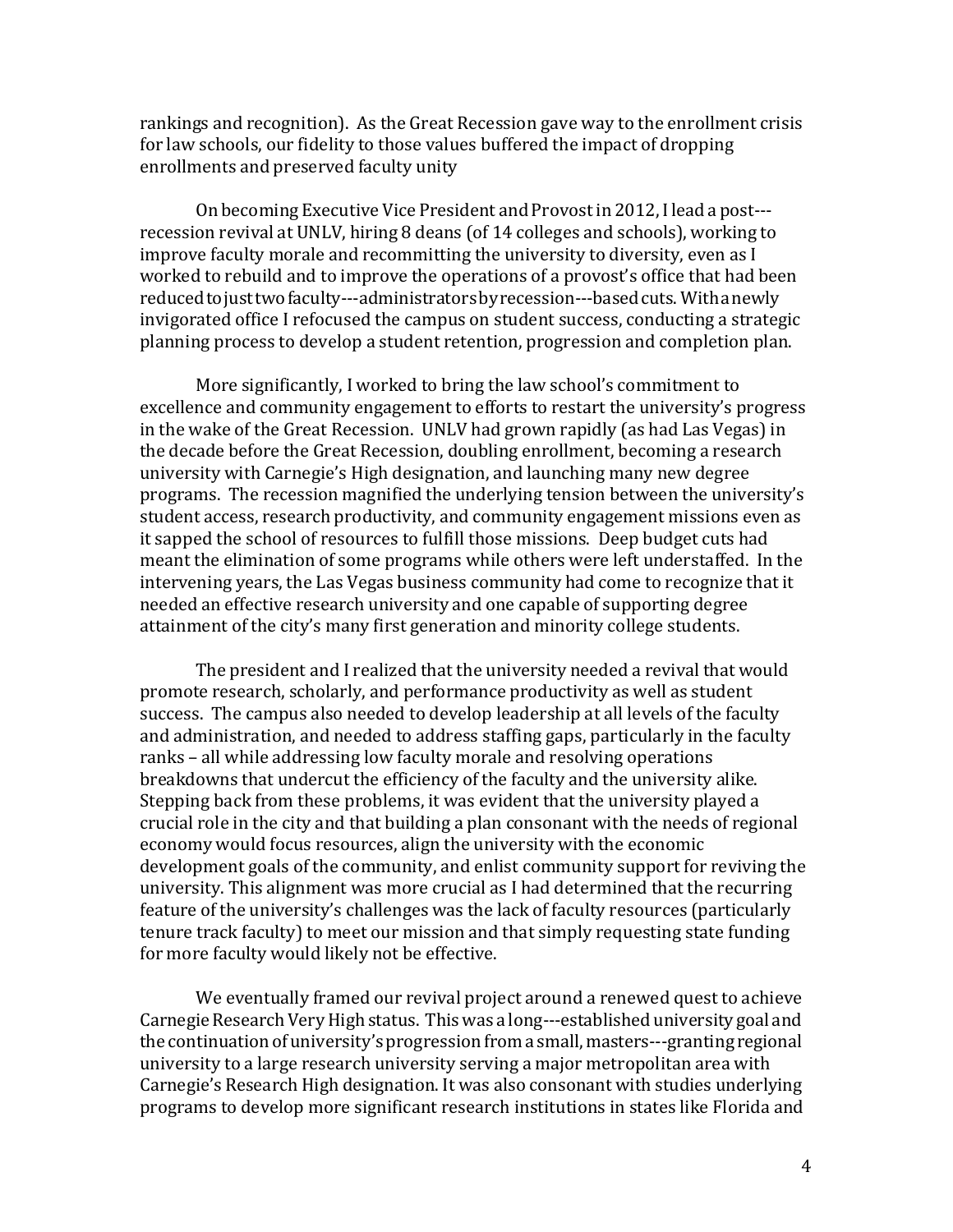Texas. Focus on our Carnegie status had the advantage of bringing attention to UNLV's need for more faculty and related resources. An associated benefit was that the effort's focus on excellence, defined by research productivity, comforted the university's productive faculty who were questioning whether UNLV was still the place for them.

Though UNLV's renewed pursuit of Carnegie Research Very High status is just starting, the project is associated with a rebound in funded research and was crucial in securing political and financial support for the university to launch a new (much needed) allopathic medical school. The pursuit of Carnegie Research Very High status was adopted by the state's higher education system as the strategic goal for both of its research universities. The goal survived the departure of the president, was embraced by the interim president, and framed the subsequent presidential search. And, it bound the academic mission of the university to the community engagement needs of the city, raising expectations of both. It now stands as the defining feature of the strategic vision of the university and the campus remains resolutely behind it.

UNO's path will, of course, differ from that of UNLV. What is clear, though, is the need for action. The state's debilitating budget cuts have had substantial, negative effect. The challenges in higher education – from a shrinking pool of traditional students, reduced state budgets, and limitations on revenue growth through tuition – have led some schools in the region to aggressively recruit students who might have attended UNO. And the post---Katrina demands on higher education institutions in the city have led them to stake out a greater leadership role in the city. For these reasons and others, UNO is today operating in a fiercely competitive environment and doing so from a relatively weak position. On each of the factors against which the System compares UNO to its peers, UNO compares unfavorably (save the low percentage of its students receiving loans and the middling relative degree production ratio). Nonetheless, UNO's potential is great making the effort to overcome these challenges attractive and the award for success substantial. It is a crucial asset in the revival of one of the great American cities and poised to benefit from its partnership in that city's transformation. I would be honored to lead UNO on this demanding journey for I believe it can be successful and such success would be fulfilling and meaningful to the students, faculty, and supporters of the University.

Sincerely,

/s/ John Valery White

John Valery White

Att: Curriculum Vitae References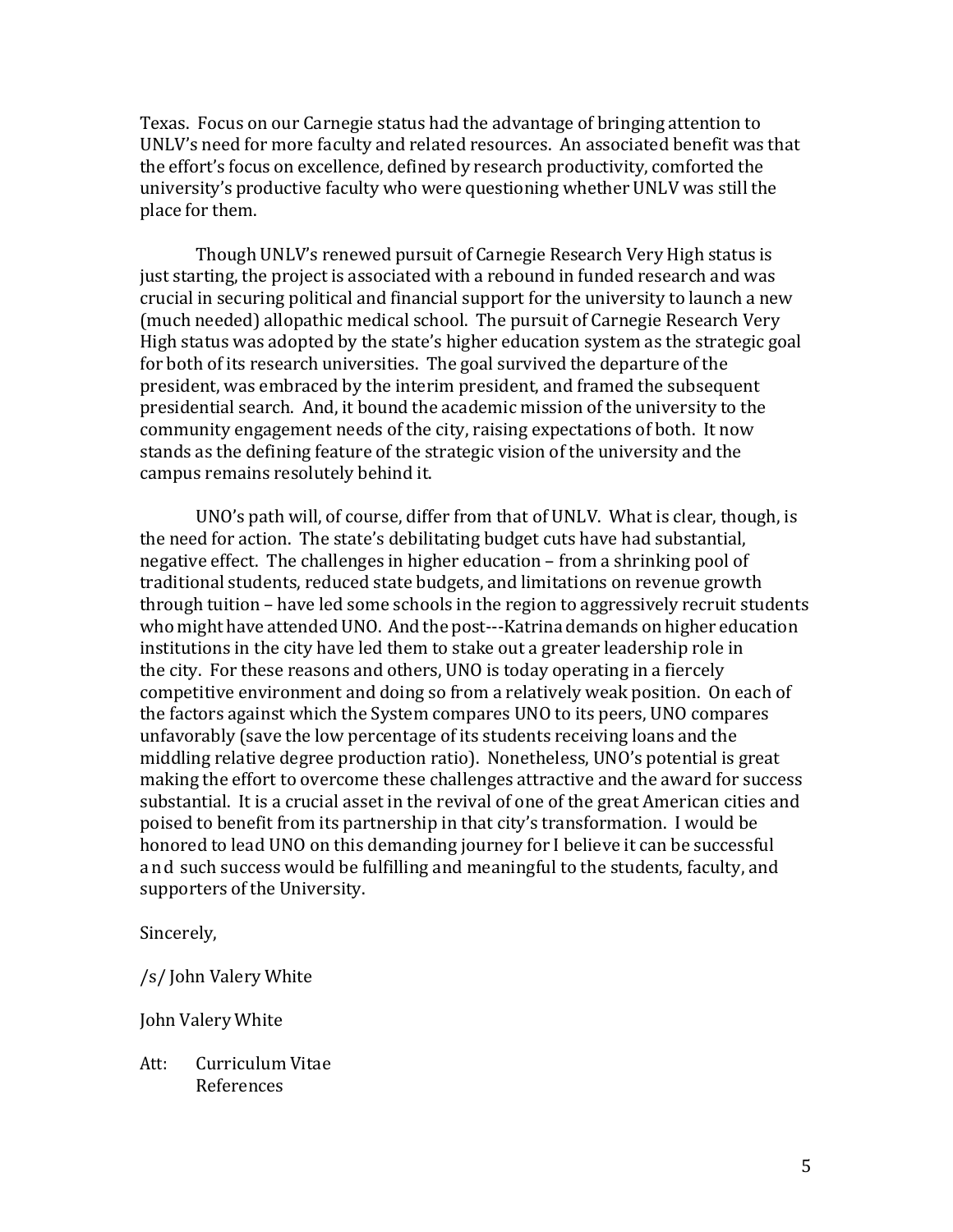# **John Valery White**

Strategic Advisor to the President and Professor of Law **University of Nevada, Las Vegas**

# **Current Position**

### **University of Nevada, Las Vegas,** Las Vegas, NV

- **Strategic Advisor to the President**, July 2015 to July 2016
	- $\circ$  Advise new UNLV President on matters of strategic importance to UNLV, including
		- Ongoing efforts to improve student success
		- " Initiative to attain Carnegie Research Very High status
		- Opening of new UNLV School of Medicine
- **Professor of Law**, William S. Boyd School of Law, 2007 to present

# **Prior Employment**

### **University of Nevada, Las Vegas**, Las Vegas, NV

- **Executive Vice President and Provost,** July 2012 to July 2015
	- o Chief Academic Officer for urban research university offering over 220
		- undergraduate, graduate, and professional degrees to over 28,000 students
			- Carnegie Research High university
			- Law, Dental and (newly launched) Medical Schools
			- Highly diverse student body with over 55% of students from minority groups
	- o Responsible for 15 Academic Colleges and Schools
		- Supervise and Support Deans of all Colleges and Schools
	- o Managed University's Academic Budget of nearly \$200 mil.
		- Set Institutional Priorities on Teaching and Research
		- Authorized all Academic and Research Appointments
- **Select initiatives as Executive Vice President and Provost**
- **Campus-wideProjects:**
	- o *"Officer In Charge" during presidential transition.* I served as the campus head during most of the month of December (and continuing until the appointment of an Acting President by the NSHE Board of Regents on January 24, 2014). In this capacity, I ensured the campus mission was minimally affected by the departure of President. This role included all of the President's duties.
	- o *Managed planning of Medical School.* After President's November 2013 announcement of pending resignation, I took over the entire project, launching a new process to identify a planning dean for the Medical School and working with outside parties to keep the project moving forward.
	- o *Developed initiative to pursue Carnegie Research Very High Status.* The UNLV "Tier One" project, as the push for Carnegie Research Very High Status was then known, was the product of my initial assessment of the university upon becoming provost and discussions with the president about the university's limited faculty resources, low morale, and falling levels of federally funded research.
	- o *Successful NWCCU accreditation review in spring 2013*.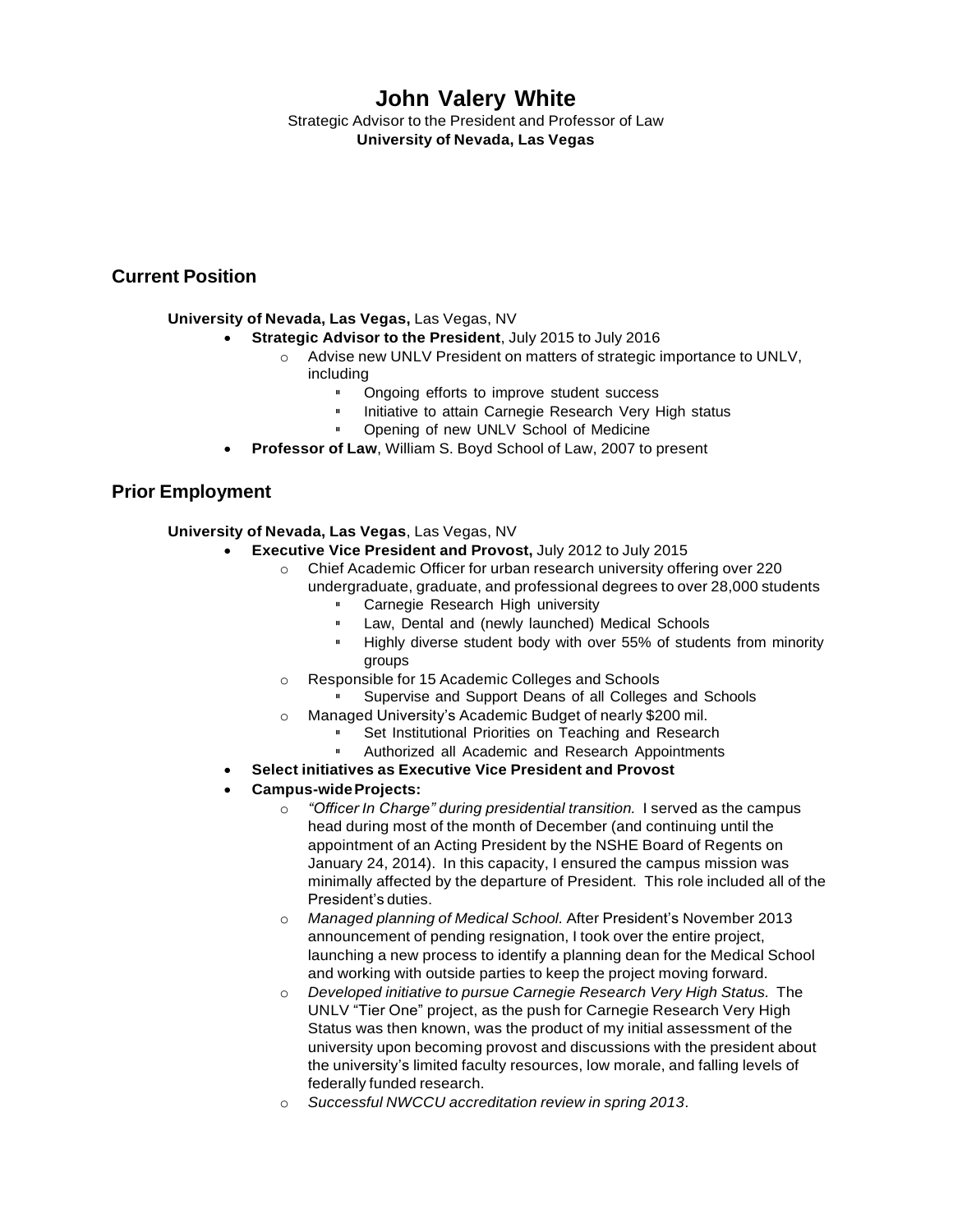- o *Managed Separation of Graduate College from Vice President of Research Office.* In response to an existing consultant's report, I elicited faculty, student, and staff input, developed a plan for financing an independent graduate college, identified interim leadership and approved a staffing plan, and supported strategic planning in the college.
- o *Developed closer, formal collaboration with CCSD*. Worked with two Superintendents to formalize collaboration with Clark County School District, the country's fifth largest district and the source of the vast majority of the University's students.
- o *Launched Executive In Residence Program at UNLV*. After consulting with a University donor who had been and executive in residence at multiple universities, launched a similar program at UNLV. Executives in Residence allocate time to lecture in classes, meet with students and faculty, and tour the campus.

### *Initiatives to improve campus capacity:*

- o *Appointed Deans in eight colleges and planning dean for Medical School.*
- o *Strategically grew size of the full-time instructional faculty from 780 to over 900.*
- o *Created Leadership Development Program to build leadership capacity in existing faculty and staff.*
- o *Created chair mentoring program run by chairs to help acclimate new chairs.*
- o *Developed academic component to new student orientation (UNLV Creates).*
- *Initiatives to improve student success:*
	- o *Launched formal Retention Progression and Completion (RPC) strategic planning effort to improve student completion.*
	- o *Adopted student success software* offered by the Student Success Collaborative to provide more detailed, real-time enrollment demand data and to assist advisors in advising students.
	- o *Implementation of General Education Curriculum* adopted by campus in spring 2012.
	- o *Adopted block scheduling for freshmen*, bringing freshmen average enrollment to 14.9 credits in fall 2013.
- *Faculty DevelopmentInitiatives:*
	- o *Jointly developed "CoRE" initiative (with President and Vice President for Research) to promote collaborative research and education*.
	- o *Implemented faculty mentoring program developed by 2012 Presidential Fellow.*
	- o *Revamped new faculty orientation to focus on faculty onboarding.*
	- o *Launched redevelopment of faculty professional development efforts.*

### **William S. Boyd School of Law,** UNLV, Las Vegas, NV

- **Dean and Professor of Law**, August 2007 to July 2012
	- o Chief academic and budget officer of law school
	- o Responsible for \$20m budget
	- o School of over 42 faculty, and 35 administrative faculty and staff
- **Select Honors**
	- $\circ$  On Being a Black Lawyer 100 most influential black attorneys list, 2012 (The Power 100 Special Edition at [http://www.obabl.com/special-editions\)](http://www.obabl.com/special-editions))
	- o Las Vegas National Bar Association Attorney of the Year, 2009
- **Select Accomplishments as Dean**
	- $\circ$  The Boyd School of Law became the school of choice for Nevada law school applicants
	- o Entering student body quality measures increased each year while student body diversity also improved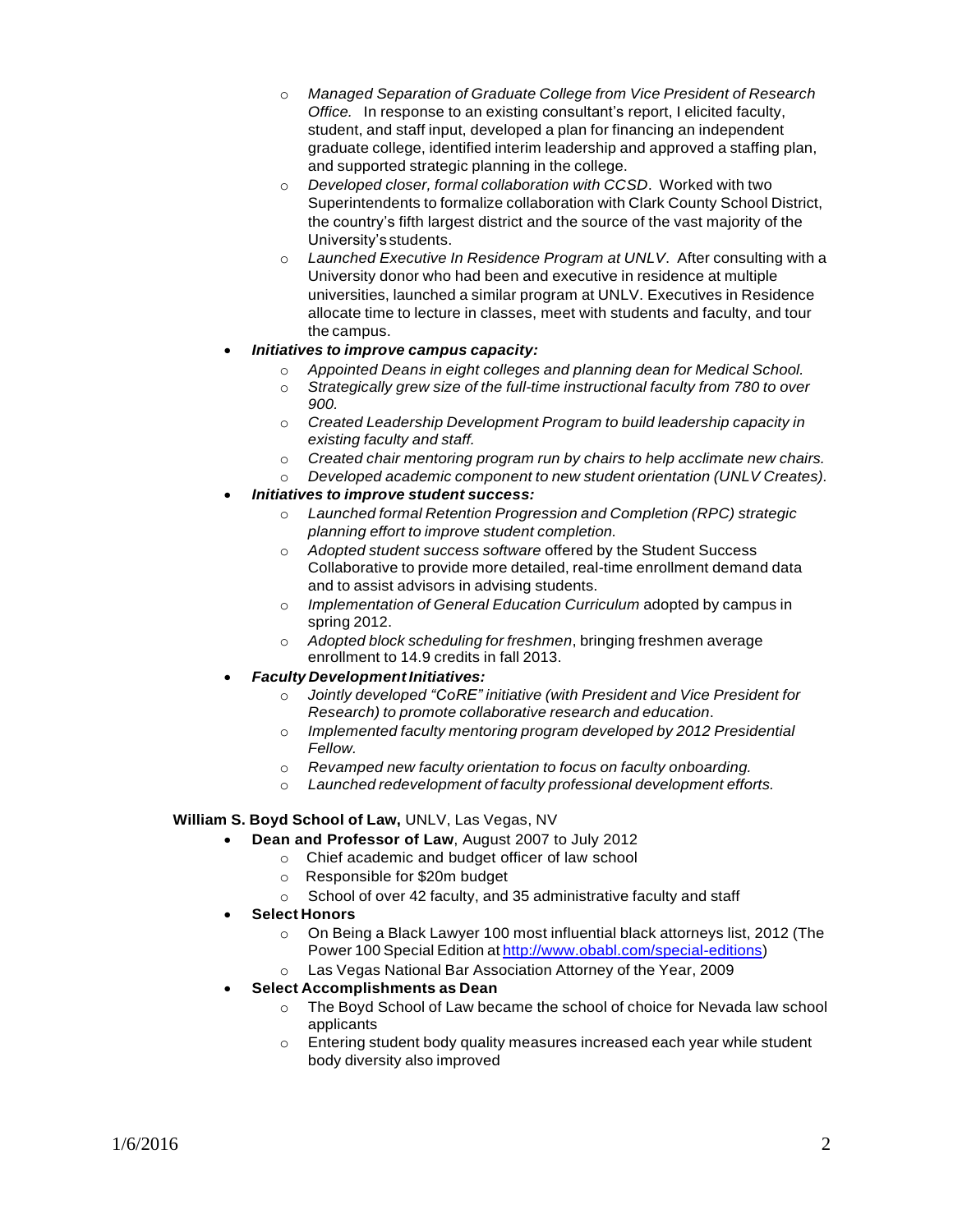- o First-time bar passage increased each year, with two of the school's highest passage rates in the four summer bar exams taken during term as dean.
- o Maintained graduate employment levels though first years of ongoing employment crisis for new law graduates
- $\circ$  Guided the Law School through the economic crisis that produced total cuts of more than 33% of state funding
	- Sustained faculty size throughout Great Recession
	- Maintained collective faculty scholarly productivity, despite significant faculty turnover
	- **Preserved all law school programs through the Great Recession**
	- Sustained law library acquisitions budget
	- " Increased number of conferences hosted by the Law School each year
- o Built stable funding source for student scholarships, increasing scholarship spending (relative to tuition) by 165%.
- o Improved rankings in US News three of the five years as dean, moving from the 56<sup>th</sup> percentile (#112 of 200) to the 34<sup>th</sup> percentile (#68 of 200) among law schools (the Law School is currently 67).
- o Facilitated the launch of the following new programs
	- Steve and Sharon Strasser Mediation Clinic
	- Nevada Gaming Law Journal
	- Public Interest Law Fellows (scholarship program)
	- Saltman Center for Conflict Resolution Summer Institute
	- William S. Boyd School of Law Intersession Program in India
- o Initiated alumni giving program, increasing annual alumni pledges and donations by 400% over prior peak.

#### **Paul M. Hebert Law Center,** LSU, Baton Rouge, LA

- **J. Dawson Gasquet Memorial Professor of Law,** 2003 to 2007
- **J. Dawson Gasquet Memorial Associate Professor of Law,** 1999 to 2003
- **Associate Professor of Law (Tenured),** 1996 to 1999
- **Assistant Professor of Law,** 1992 to 1996

#### **Universitá degli Studi dell'Insubria,** Como, Italy

- **Distinguished Visiting Professor of Law,** June 2006 to July 2007
	- o Two-year appointment to the Faculty of Law under Italian Ministry of Education and Research "rientro cervelli" program.
	- $\circ$  Two-year appointment to teach and research at intersection of law. multiculturalism and multilingualism.
	- o Resigned Appointment after one year to fulfill obligations as Dean of William S. Boyd School of Law.

#### **Universitá degli Studi dell'Insubria,** Como, Italy

- **Visiting Professor,** May 2005
	- o Taught course on evolution of American civil rights law.

#### **Human Rights Watch,** New York, NY

- **Schell Fellow,** September 1991 to June 1992
	- o Monitored human rights practices for Human Rights Watch/Middle East.
	- o Conducted site-visit in Egypt to investigate allegations of torture and mistreatment by security forces and general prison conditions.
	- o Contributed to book-length report on torture in Egypt along with several newsletters.
	- o Contributed to book-length report on prison conditions in Egypt.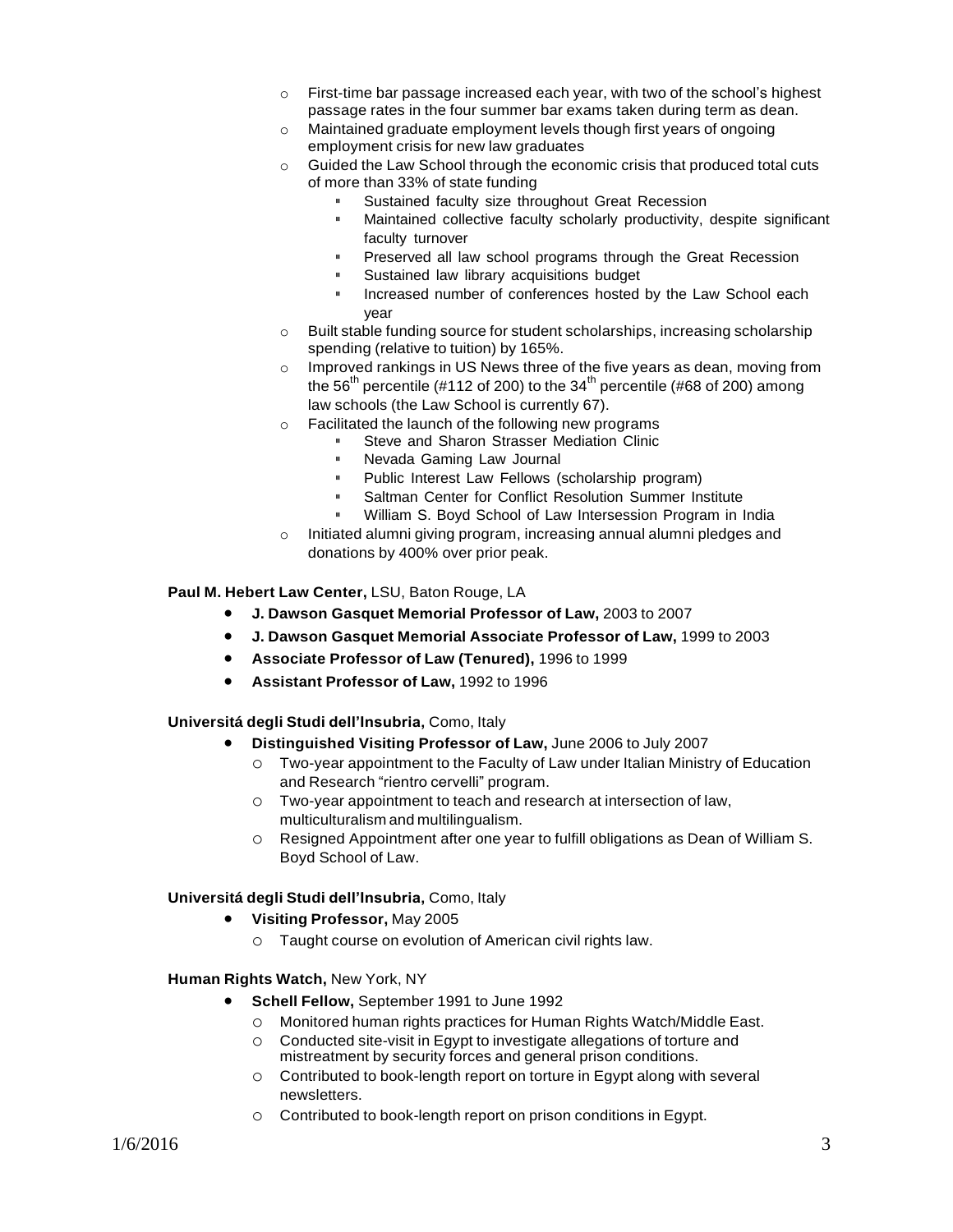o Researched violations of humanitarian law in Gulf War and treatment of "stateless persons" expelled from Kuwait after the Gulf War.

# **Education**

### **Yale Law School**

J.D., June 1991 Notes Topic Editor, Volume 100, Yale Law Journal Supervising Student, Jerome Frank Legal Services Organization Black Law Students Association

#### **Southern University**

B.A., *magna cum laude*, 1988 Commencement Marshall, School of Public Policy Varsity Cross Country and Track Team, 1985-88 (Captain, 1987-88)

#### **PrincetonUniversity**

#### **Woodrow Wilson School of International and Public Affairs**

Alfred P. Sloan Foundation, Undergraduate Fellow in Public Policy Analysis and Management, Summer 1987

### **Law School Summer Program Abroad Appointments**

#### **LSU Summer in Lyon, France**

Director: 2005, 2004

### **Universitá degli Studi dell'Insubria, Como, Italy**

Professor: *Summer School in Comparative Law,* Introduction to American Tort Law, 2009, 2008, 2005, 2004

### **Universitá di Bologna, Bologna, Italy**

Professor, *Summer School in Comparative Law*, Introduction to American Tort Law, 2006

### **LSU Summer In Lyon, France**

Professor, 2005, 2004 International Civil Litigation in American Courts, 2005 Comparative Assimilation Law, 2004

#### **LSU Summer In Aix-en-Provence, France**

Professor 2000, 1998 Introduction to Conflict of Laws, 2000 International Human Rights Law, 1998

### **Select Academic and Community Service**

#### **Board Memberships:**

- **University Medical Center (UMC)**, Board of Directors (since 2014)
	- o UMC is a teaching hospital serving metropolitan Las Vegas with region's only level one trauma center.
- **Nevada Institute for Autonomous Systems (NIAS)**, President (since 2013)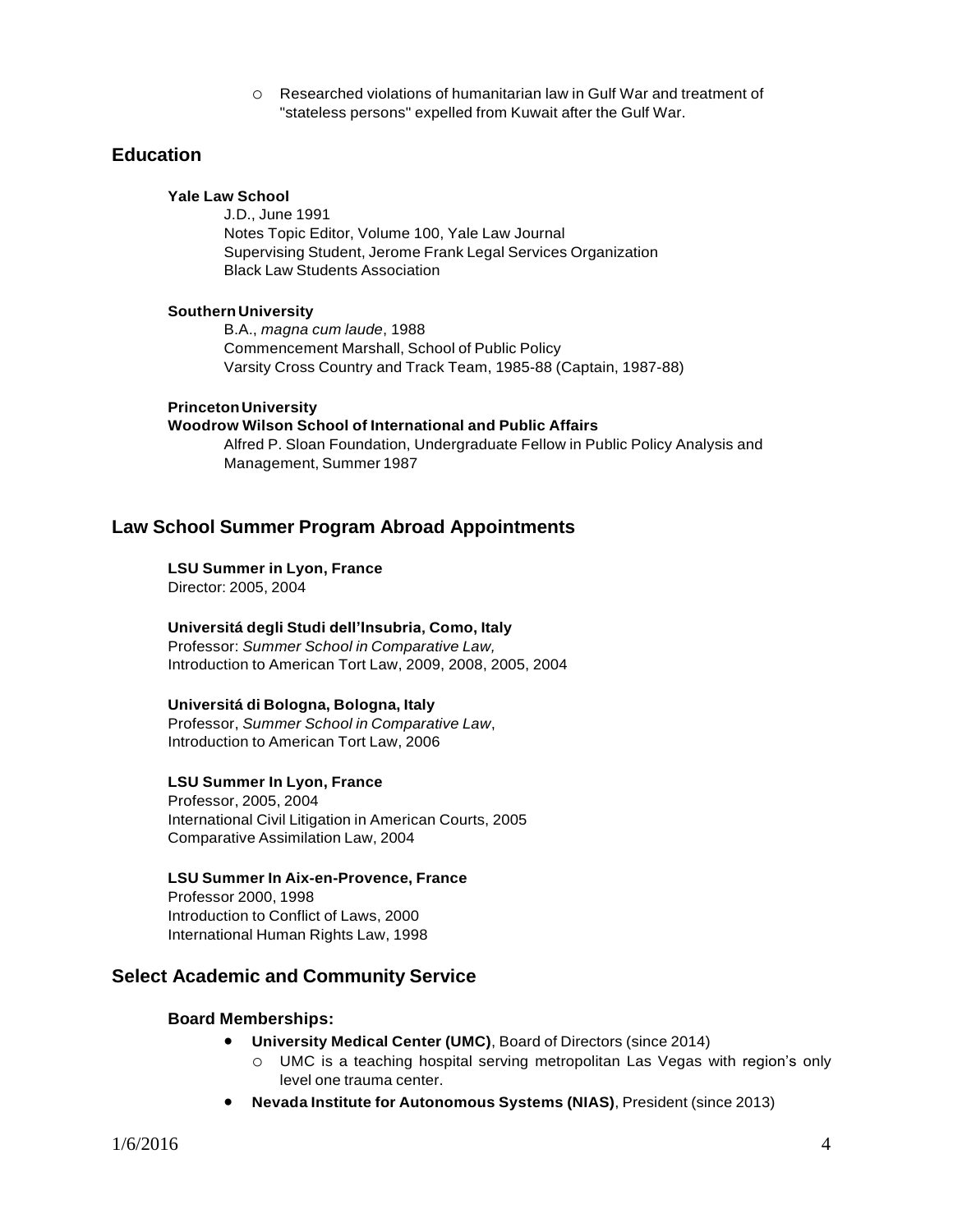- o NIAS is a nonprofit organization created to assist state in management of FAA designated test site for Unmanned Autonomous Vehicles.
- **Opportunity Village** ARC Board (since 2013)
	- o Opportunity Village is Nevada's largest charity, serving people with intellectual disabilities.
	- **Las Vegas Healthy Communities Coalition**, Leadership Council (since 2013)
		- o Healthy Communities Coalition is a United Way managed group of community leaders working to improve life in greater Las Vegas.
- **Andre Agassi Foundation** Board (since 2012)
	- o Andre Agassi Foundation is a private foundation supporting, among other things, a series of schools serving low-income residents.
- **Legal Aid Center of Southern Nevada (LSCAN)** (since 2010)
	- o LSCAN is the primary provider of legal services to the poor in metropolitan Las Vegas.
- **UNLV Research Foundation** Board (2012-15)
	- o UNLV RF is a foundation created to support UNLV research commercialization efforts.
- **UNLV Singapore, LTD**, Member and President (2012-15)
	- o UNLV Singapore is a Singapore company created to manage UNLV's campus in that city-state.
- **Louisiana Mental Health Advocacy Services**, Board Member and Secretary (2000- 07)
	- o Louisiana Mental Health Advocacy Services is an independent state agency providing legal services to individuals facing involuntary commitment.
- **Louisiana Council on Human Relations (LCHR)** (2004-07)
	- o LCHR is an organization dedicated to racial reconciliation since the 1960s.

### **Service to National Organizations:**

- Law School Admissions Council (LSAC), Board of Trustees, 2015-18
- Advisory Committee on Student Financial Assistance, Member, (U.S. Senate appointee) 2014-18
- Association of American Law Schools, Membership Review Committee, 2013-15
- Law School Admissions Council (LSAC), Services and Programs Committee, 2011- 12
- American Bar Association (ABA), Law School Accreditation Site Inspection Team, The Ohio State University Law School, 2011-12 Accreditation
- Association of American Law Schools (AALS), Nominations Committee, 2011
- Association of American Law Schools (AALS), Section on Tort and Compensation, Chair 2012
- American Bar Association (ABA), Law School Accreditation Site Inspection Team, Case Western Reserve Law School, 2008-09 Accreditation
- Association of American Law Schools (AALS), Committee on Academic Freedom and Tenure, (term from 2004-07)
- American Bar Association (ABA), Law School Accreditation Site Inspection Team, Thomas Goode Jones School of Law, 2005-06 Initial Provisional Accreditation
- American Bar Association (ABA), Law School Accreditation Site Inspection Team, University of Denver Law School, 2004-05 Accreditation

### **Service to the Judiciary and Bar:**

- Magistrate Judge Reappointment Review Committee, District of Nevada 2013
- State Bar of Nevada, Law Related Education Committee, 2011-13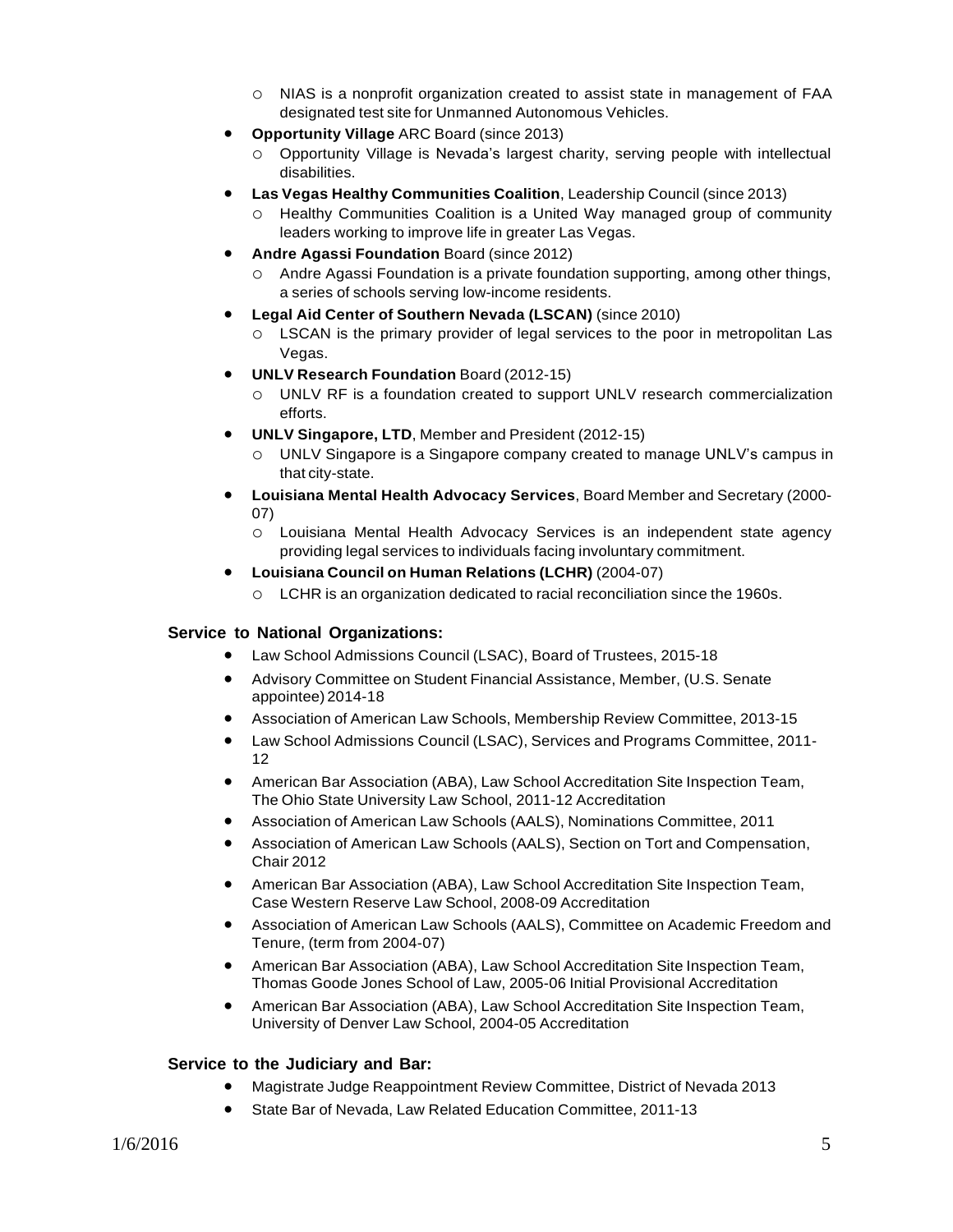- Magistrate Judge Screening Committee, District of Nevada, 2012
- State Bar of Nevada Board of Governors (ex officio), 2007-12
- Magistrate Judge Screening Committee, District of Nevada, 2011
- Federal Defender Screening Committee, District of Nevada, 2011
- Bankruptcy Judge Screening Committee, District of Nevada 2010
- Local Rules Revision Subcommittee, District of Nevada, 2010
- Magistrate Judge Reappointment Review Committee, District of Nevada, 2008

### **Service to University (UNLV):**

- Chair, Vice President for Research and Economic Development Search Committee, 2013-14 (search timeline adjusted to coincide with appointment and start of new president at UNLV)
- Chair, Director of Athletics Search Committee, 2013
- Chair, Executive Vice President and Provost Search Committee (Resigned to apply for position after search failed to identify successful candidates), 2011-12
- Chair, Dean Search Committee, William H. Harrah College of Hotel Management, 2009-10
- Faculty Senate, Faculty Grievance Review Committee, 2010
- Thesis Committee, Sherri Bakelar, Department of History, College of Liberal Arts, 2010
- Faculty Senate, Faculty Grievance Review Committee, 2009
- Chair, Dean Search Committee, College of Liberal Arts, 2008-09

### **Law School Governing Committee Appointments (LSU):**

- Tenure and Promotions Committee (elected), 2006-07
- Admissions Committee, 2004-07 (two additional academic year appointments under anonymous membership regime)
- Scholarship Committee, 2004-07
- Law Center *Grutter* Task Force, 2005-06 (chair)
- Summer Programs Abroad Committee, 2003-06 (chair)
- Librarian Search Committee, Spring 2004 (chair)
- Faculty Appointment Committee, 1998-2004 (chair, 2001-04)
- Minority Student Retention Committee, 2000-01
- Executive Committee of the Paul M. Hebert Law Center (elected), 1999-2000, 1998- 99, 1995-96
- Grading and Evaluation Committee, 1998-99, 1997-98, 1995-96, 1994-95
- Faculty Seminars and Programs Committee, 1998-99, 1995-96 (chair), 1994-95
- Student/Faculty Relations Committee, 1998-99, 1997-98
- Minority Student Recruitment Committee, 1997-98, 1995-96. 1994-95, 1993-94, 1992-93

### **Courses Taught** (in order of frequency taught)

Federal Courts and Jurisdiction Civil Rights Litigation International Human Rights Law Employment Discrimination Law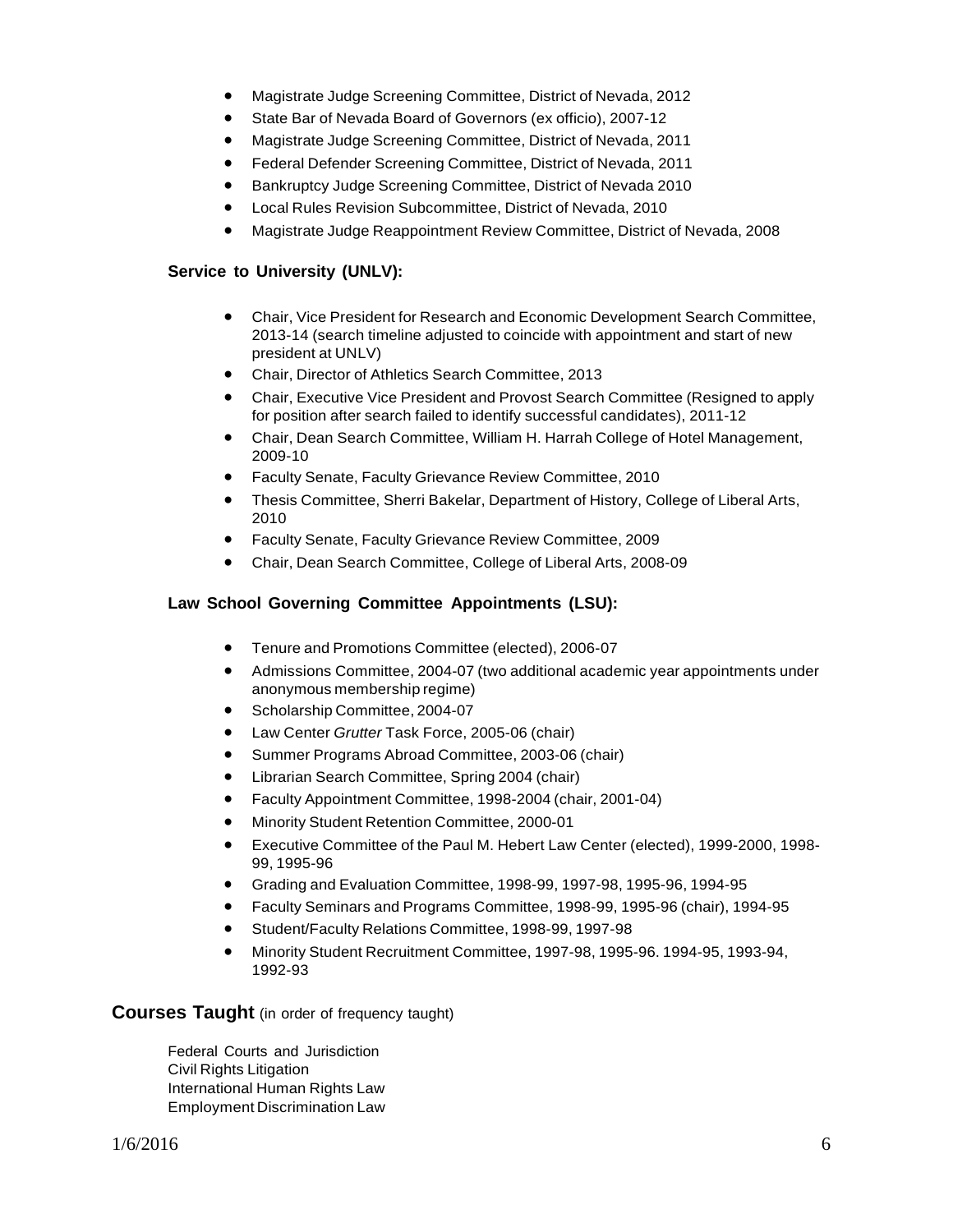**Torts** Nevada Legislative Externship American Criminal Procedure Comparative Assimilation Law Conflict of Laws International Civil Litigation in American Courts Law and Leadership Seminar

### **Publications**

#### **Book Contributions and Book Chapters:**

John Valery White, *Multiculturalism and Civil Rights in the United States: Lessons for Europe?*, in MULTICULTURALISMS (Barbara Pozzo, ed., 2009).

John Valery White, *The Persistence of Race Politics and the Restraint of Recovery in Katrina's Wake*, in AFTER THE STORM: BLACK INTELLECTUALS EXPLORE THE MEANING OF HURRICANE KATRINA (David Dante Troutt, ed., 2006).

John Valery White, *Just 'Cause (or Just Cause): On August Wilson's Case for a Black Theater*, in AUGUST WILSON, BLACK AESTHETICS, AND THE NEW BLACK ARTS MOVEMENT (Sandra G. Shannon, Dana A. Williams, eds., 2004).

John Valery White & Christopher L. Blakesley, *Women or Rights: How Should Women's Rights be Conceived and Implemented*, in 2 WOMEN'S HUMAN RIGHTS 51 (Kelley Askins, et al., eds., 1999).

*Human Rights* (Survey of Human Rights requirements, a Chapter in Course Materials used by SAIS, a State Department Subcontractor, in their Foreign Police Training Institute).

MIDDLE EAST WATCH, PRISON CONDITIONS IN EGYPT (Human Rights Watch, New York: 1993) (Contributor).

### **Casebooks:**

COMPLEX LITIGATION: CASES AND MATERIALS ON LITIGATING SOCIAL CHANGE (Kevin R. Johnson, Catherine Rogers, John Valery White, eds.) (2009).

TORT LAW: THE AMERICAN AND LOUISIANA PERSPECTIVES (Frank L. Maraist, Thomas C. Galligan, John M. Church, William Corbett, Tom Richard, & John Valery White, eds., (2008).

#### **Articles:**

John Valery White, *Globalism and the American Civil Rights Model: Toward an Assimilation Law*, PROCEEDINGS OF THE XVII COLLOQUIO BIENNALE, Associazione Italiana di Diritto Comparato (2006).

John Valery White, *The Turner Thesis, Black Migration, and the (Misapplied) Immigrant Explanation of Black Poverty*, 5 NEVADA L. J. 5-56 (2004)(lead article in symposium on Civil Rights in the West).

John Valery White, *What is Affirmative Action?* 78 TUL. L. REV. 2117-2205 (2004)(symposium contribution).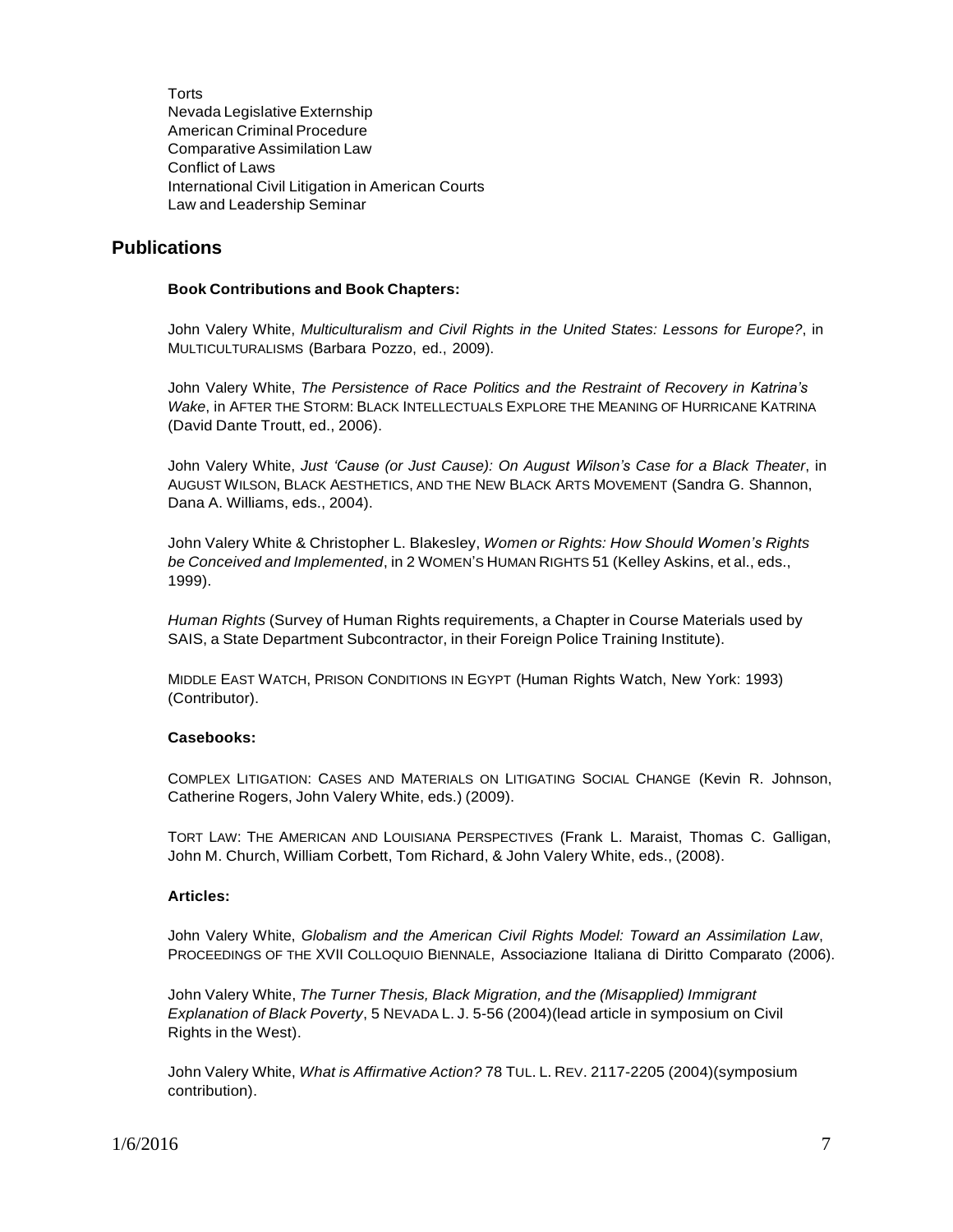John Valery White, *Foreword: Is Civil Rights Law Dead?* 63 LA. L. REV. 609-44 (2003) (symposium contribution).

John Valery White, *The Activist Insecurity and the Demise of Civil Rights*, 63 LA. L. REV. 786-873 (2003) (symposium contribution).

John Valery White, Brown v. Board Of Education *and the Origins of the Activist Insecurity in Civil Rights Law*,28 OHIO N. L. REV. 303-380 (2002).

John Valery White, *The Irrational Turn in Employment Discrimination Law: Slouching Toward a Unified Approach to Civil Rights Law*, 53 MERCER L. REV. 709-809 (2002).

John Valery White & Gregory Vincent*, Symposium: Employment Discrimination and the Problems of Proof*, 61 L. LA. REV. 487-94 (2001).

John Valery White, *Vindicating Rights In a Federal System: Rediscovering 42 U.S.C. § 1985(3)'s Equality Right*, 69 TEMPLE L. REV. 145-243 (1996).

John Valery White, Note, *Jurisgenesis in the Jurispathic State*, 100 YALE L.J. 2727-46 (1991).

#### **Electronic Publications:**

John Valery White, Essay: *Federalism and the Challenge for Human and Civil Rights*, E-Publication, Center for State Constitutional Studies, [http://camlaw.rutgers.edu/statecon/subpapers.html,](http://camlaw.rutgers.edu/statecon/subpapers.html) (2004) also reproduced at [www.federalismi.it](http://www.federalismi.it/).

### **Academic and Scholarly Presentations**

Panelist, Drones – Legal and Technical Issues, United States District Court Conference, District of Nevada, May 2015.

Panelist, Symposium on the Work of Richard Matasar, Syracuse University Law School, April 2015.

Panelist, Institutional Barriers to Student Success, LSAC 2015 Diversity Retention Conference, Las Vegas, Nevada, April 2015

Panelist, Higher Ed and Legal Ed: Partnering for Success in Challenging Times, Section for the Law School Dean, AALS Annual Meeting, Washington, D.C., January 2015.

Panelist, Future of School Desegregation, National Association for the Advancement of Colored People, Annual Meeting, Las Vegas, July 2014.

Organizer and Panelist, Tort Law as the Backdrop to Federal Rights, AALS Tort Section, AALS Annual Meeting, New Orleans, LA, 2013.

Panelist, Affirmative Action in the 21<sup>st</sup> Century, National Bar Association, Annual Meeting, Las Vegas, 2012.

Panelist, Discussion of Diversity and Sturm's Institutional Change Theory, University of Miami School of Law, Miami, October 2011.

Seminar Presenter, Workshop on Promoting Diversity in Law School Administration, Society of American Law Teachers, Seattle University School of Law, September 2011.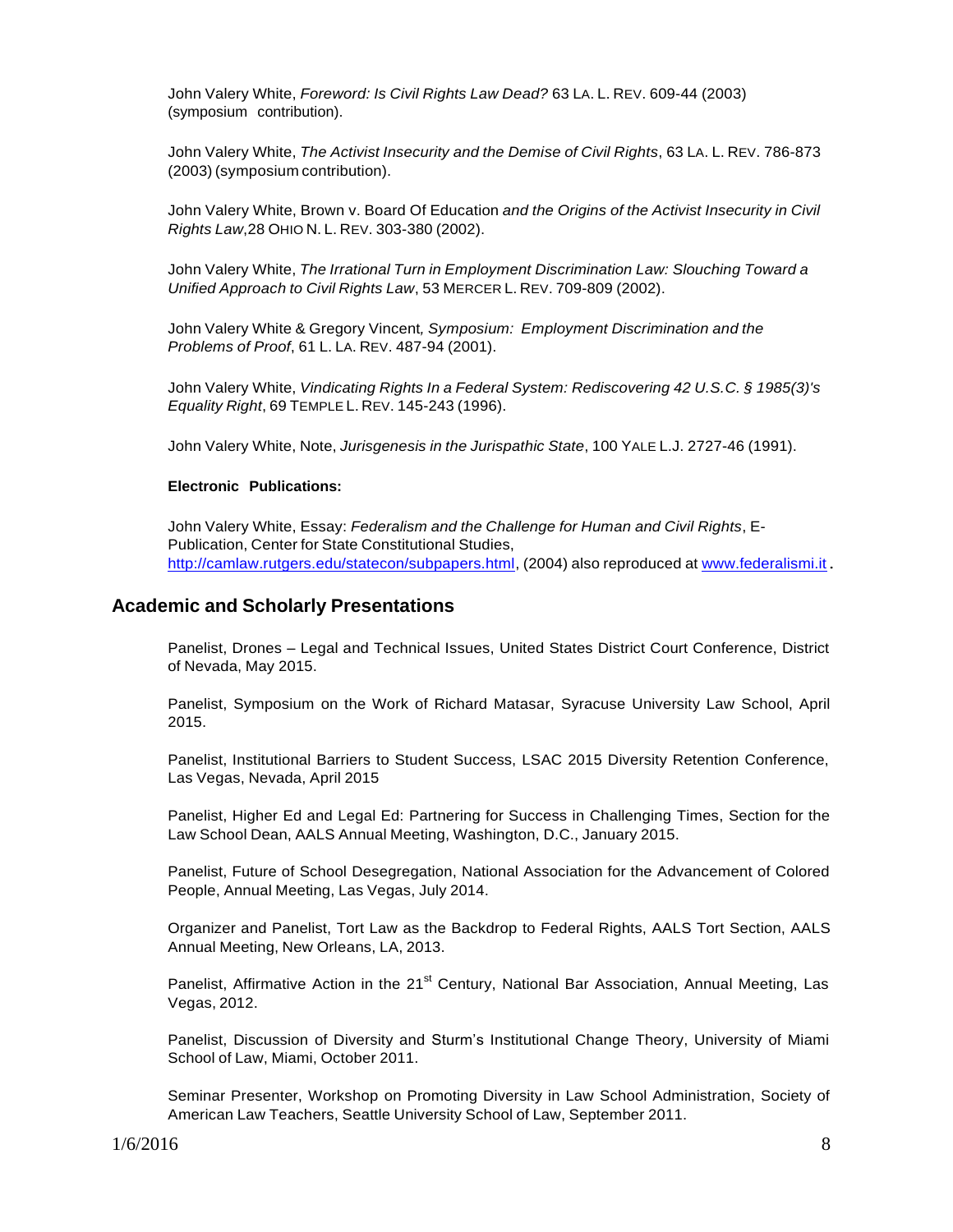Panel Presentation, *Considering Neighborhood Instability in Reapportionment*, Reapportionment after Katrina, AALS Civil Rights Section, AALS Annual Meeting, New Orleans, LA, January 2010.

Panel Presentation, Law School Administration as a Next Step, LATCRIT XIV, Washington, D.C., October 2009.

Seminar Presenter, Workshop on Promoting Diversity in Law School Administration, Society of American Law Teachers, Seattle University School of Law, September 2009.

Moderator, *Iran's Nuclear Threat: Its Impact on Israel, the United States, and the World,* Institute for Security Studies, UNLV, June 2009.

Speaker, *U.S. News Ranking of Law Schools as a Limit on Innovation in the Law School Curriculum*, Panel on Innovation in Law School Curriculums, ABA Mid-year Meeting, Boston, MA, January 2009.

Speaker, *Litigation and the Challenges of Teaching Workplace Law to Foreign Lawyers*, Global Workplace Conference, Thomas Jefferson School of Law, San Diego, CA, February 2008.

Symposium Speaker, *Postmodern Politics, Race and Development after Katrina*, Katrina and the Rule of Law: Howard Law Journal, Howard University Law School, Washington, D.C., October 2008.

Panel Presentation, Crossroads of Legal Education Conference, University of Washington School of Law, Seattle, WA, September 2008.

Speaker, Attitude is Essential Seminar, Council on Legal Education Opportunity (CLEO), Atlanta, GA, July 2009.

Constitution Day Speaker, University of Nevada, Reno, September 2007.

Speaker, *Panel, Katrina and Race: The Multiple Dimensions*, Section on Minority Groups, Association of American Law Schools, Annual Conference, Washington, D.C., January 2007.

Guest Lecturer, *American Class Action Reform and Complex Litigation*, Facolta di Giurisprudenza, dell'Universitá delgi Studi dell'Milano, Milano, Italy, December 2005.

Guest Lecturer, *Developments in American Employment Discrimination Law*, Facolta di Giurisprudenza, dell'Universitá delgi Studi dell'Brescia, Brescia, Italy, December 2005.

Guest Lecturer, *Toward an Assimilation Law*, at the Center for Constitutional Studies and Democratic Development (CCSDD), of the Facolta di Giurisprudenza, dell'Universitá delgi Studi dell' Bologna and the Johns Hopkins University's Paul H. Nitze School of Advanced International Studies (SAIS) Bologna Center, Bologna, Italy, December 2005.

Conference Participant, *Toxic Class Actions*, IX Meeting on International Environmental Law, Faculdade de Direito, Pontificia Universidade Catolica do Rio Grande do Sul, Porto Alegre, Brazil, November 2005.

Moderator/Respondent, *Panel: Racial Identities in the Americas: Fluidity, Authenticity, Economic Status, and Anti-Discrimination*, X Latcrit Conference, San Juan, Puerto Rico, October 2005.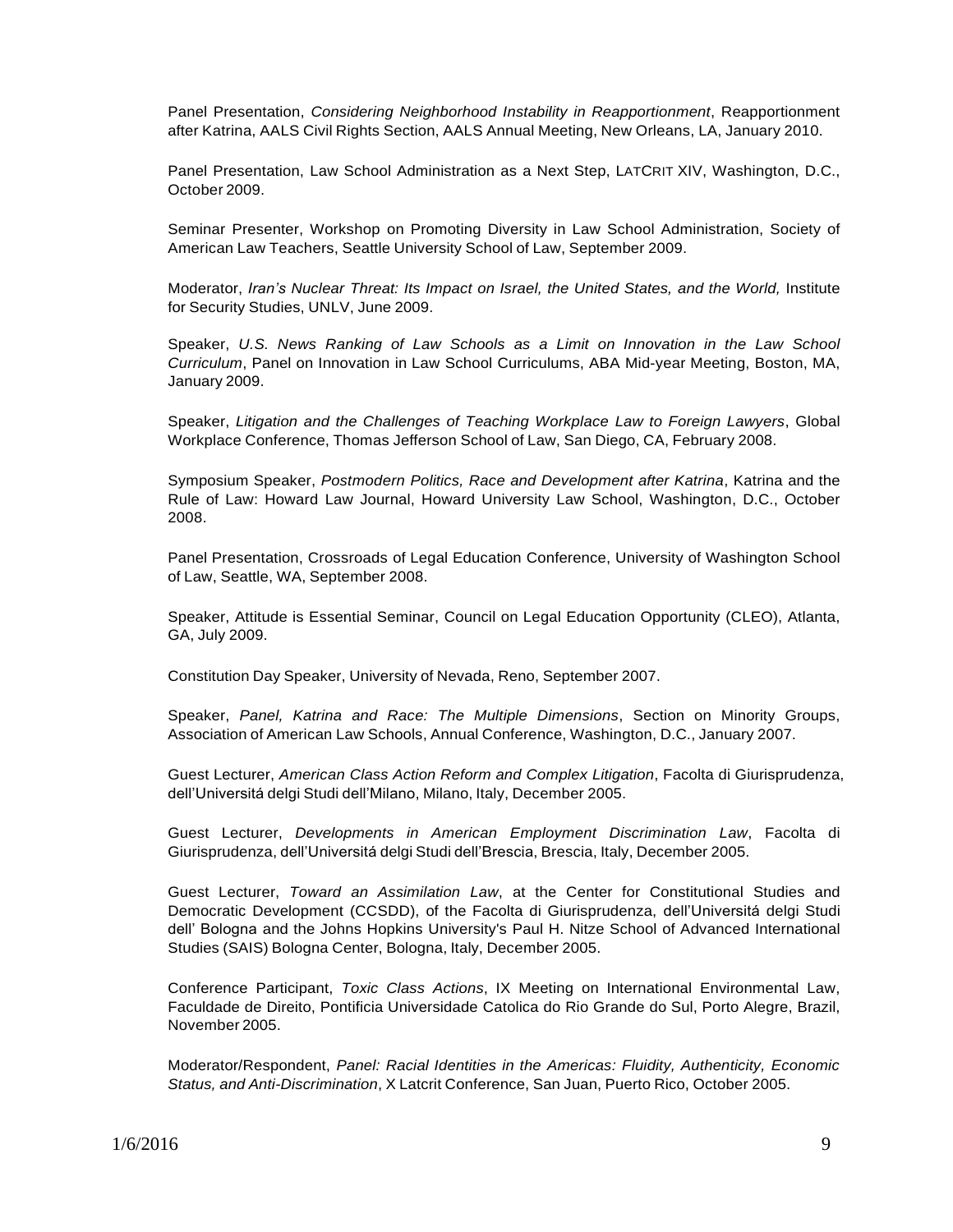Guest Lecturer, *Baton Rouge and Montgomery, AL, Bus Boycotts in Perspective*, Teaching American History Workshop: Segregation and the City, University of Louisiana, Lafayette, October 2005.

Conference Participant, *The State: Its Limits and Its Rivals*, Global Law Versus Local Law: XVII Colloquio Biennale Assiciazione Italiana Comparato, Facolta di Giurisprudenza, Universitá della Brescia, Brescia, Italy, May 2005.

Guest Lecturer, *Trends in American Tort Law*, Facolta di Giurisprudenza dell'Universitá delgi Studi dell' Palermo, Palermo, Italy, May 2005.

Guest Lecturer, *The Future of the American Rights Constitution*, Facolta di Giurisprudenza dell'Universitá delgi Studi dell'Lecce, Lecce, Italy, May 2005.

Paper Presentation at Faculty Workshop, *The Turner Thesis, Black Migration, and the (Misapplied) Immigrant Explanation of Black Poverty*, Beasley School of Law, Temple University, April, 2005.

Guest Lecturer, *The Enforcement of Human Rights in American Courts*, Facolta di Giurisprudenza dell'Universitá delgi Studi dell'Insubria, Como, Italy, December 2004.

Panelist, *Religion, Politics and Law During the Era of Integration*, Fifty Year Commemoration of the Desegregation of Southwestern Louisiana Institute (first large-scale desegregation of a Deep South public institution of higher education), Lafayette, LA, September 2004.

Guest Lecturer, *American Civil Rights Litigation*, Universita' di Brescia, Facolta di Giurisprudenza, April 2004, Brescia, Italy.

Symposium Participant, Federalism and Subnational Constitutions: Design and Reform, Bellagio Study and Conference Center, Bellagio, Italy, March 2004.

Conference Presenter, *The Turner Thesis, Black Migration, and the (Misapplied) Immigrant Explanation of Black Poverty*, Pursuing Equal Justice in the West, UNLV Law School, Las Vegas, NV, February 2004.

Panelist, *Twenty-five Years: The Future of Affirmative Action*, From *Brown* To *Grutter*: Affirmative Action and Higher Education in the South, Tulane Law School, New Orleans, September 2003.

Panelist, *Politics of the Baton Rouge Bus Boycott*, Baton Rouge Bus Boycott 50th Anniversary Conference, Baton Rouge, LA, June 2003.

Organizer and Presenter, *The End of Civil Rights Law?*, Louisiana Law Review Symposium, Paul M. Hebert Law Center, Baton Rouge, LA, March 2003.

Organizer and Respondent, *Symposium on* Reeves v. Sanderson Plumbing*,* Louisiana Law Review Symposium, Baton Rouge, La., February 2001.

Conference Participant, *Scholarship on the Disadvantaged and the Hegemony of Legal Categorization*, AALS Consortium on Legal Scholarship and the Disadvantaged, Equal Justice Colloquium, Tulane University, November 11, 2000.